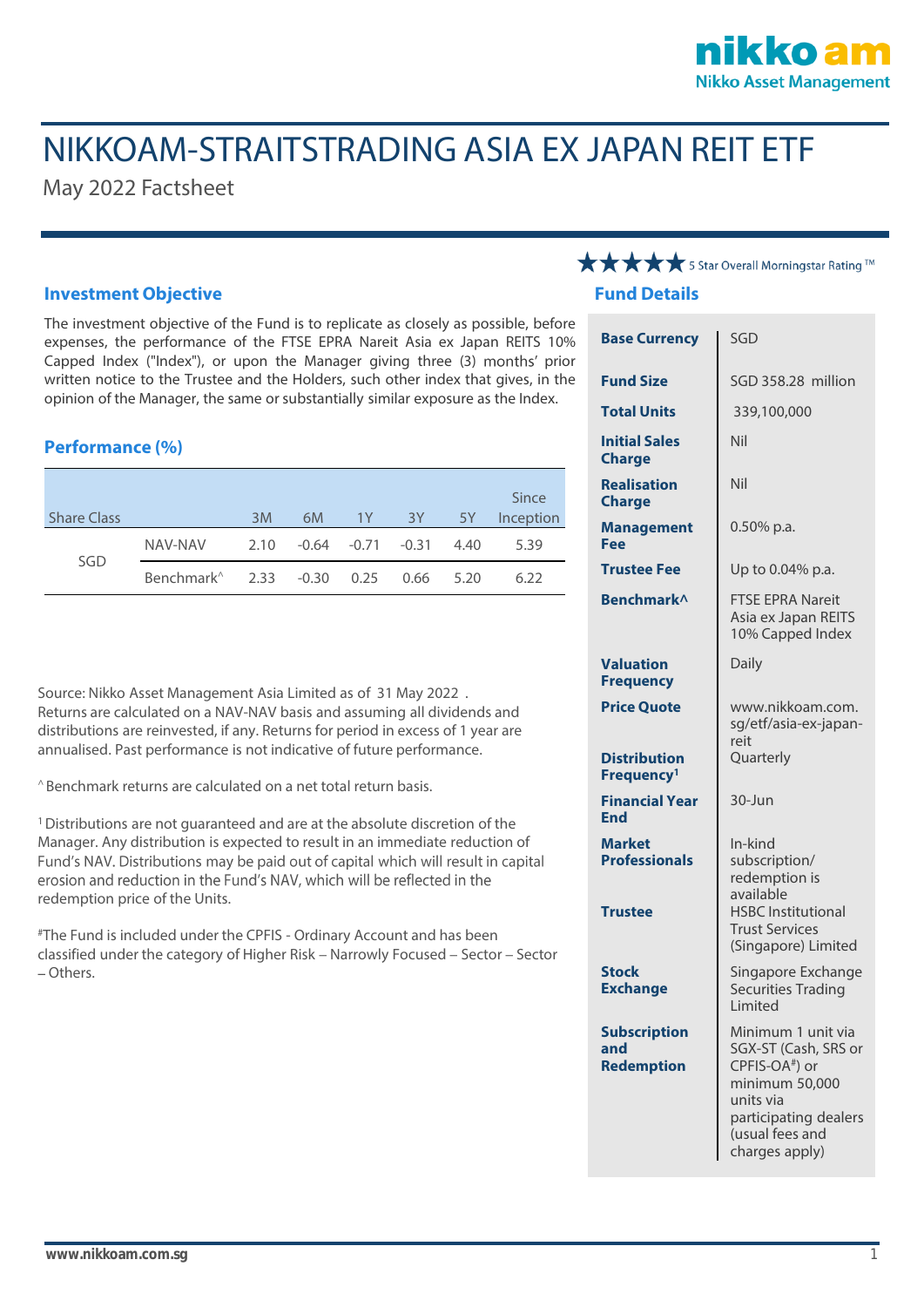#### **Fund Holdings**

| <b>Top 10 Holdings</b>                          | Weight |
|-------------------------------------------------|--------|
| LINK REAL ESTATE INVESTMENT TRUST               | 11.0%  |
| CAPITALAND INTEGRATED COMMERCIAL TRUST          | 10.1%  |
| ASCENDAS REAL ESTATE INVESTMENT TRUST           | 9.7%   |
| <b>MAPLETREE LOGISTICS TRUST</b>                | 5.8%   |
| <b>MAPLETREE INDUSTRIAL TRUST</b>               | 5.1%   |
| <b>MAPLETREE COMMERCIAL TRUST</b>               | 4.3%   |
| <b>FRASERS LOGISTICS &amp; COMMERCIAL TRUST</b> | 4.2%   |
| <b>EMBASSY OFFICE PARKS REIT</b>                | 4.1%   |
| SUNTEC REAL ESTATE INVESTMENT TRUST             | 3.8%   |
| MAPLETREE NORTH ASIA COMMERCIAL TRUST           | 3.1%   |

#### **Sector Allocation**



Cash in allocation charts includes cash equivalents. Percentages of allocation may not add to 100% due to rounding error.

#### **Fund Characteristics**

| <b>3-Years Annualised Tracking</b> |
|------------------------------------|
| Error $(\% )$                      |
| 0.31                               |

#### **Fund Information**

| <b>Listing Date</b> | <b>NAV</b> | <b>ISIN</b>              | <b>Bloomberg Ticker</b>  | <b>Trading Name</b>       | <b>SGX Stock Code</b> |
|---------------------|------------|--------------------------|--------------------------|---------------------------|-----------------------|
| 29 March 2017       | SGD 1.0566 | SG1DE9000003             | <b>AXJREIT SP</b>        | NikkoAM-STC Asia<br>REIT  | CFA                   |
| 29 March 2017       | USD -      | $\overline{\phantom{a}}$ | $\overline{\phantom{a}}$ | NikkoAM-STC<br>A REIT USS | COI                   |

Source: Nikko Asset Management Asia Limited as of 31 May 2022